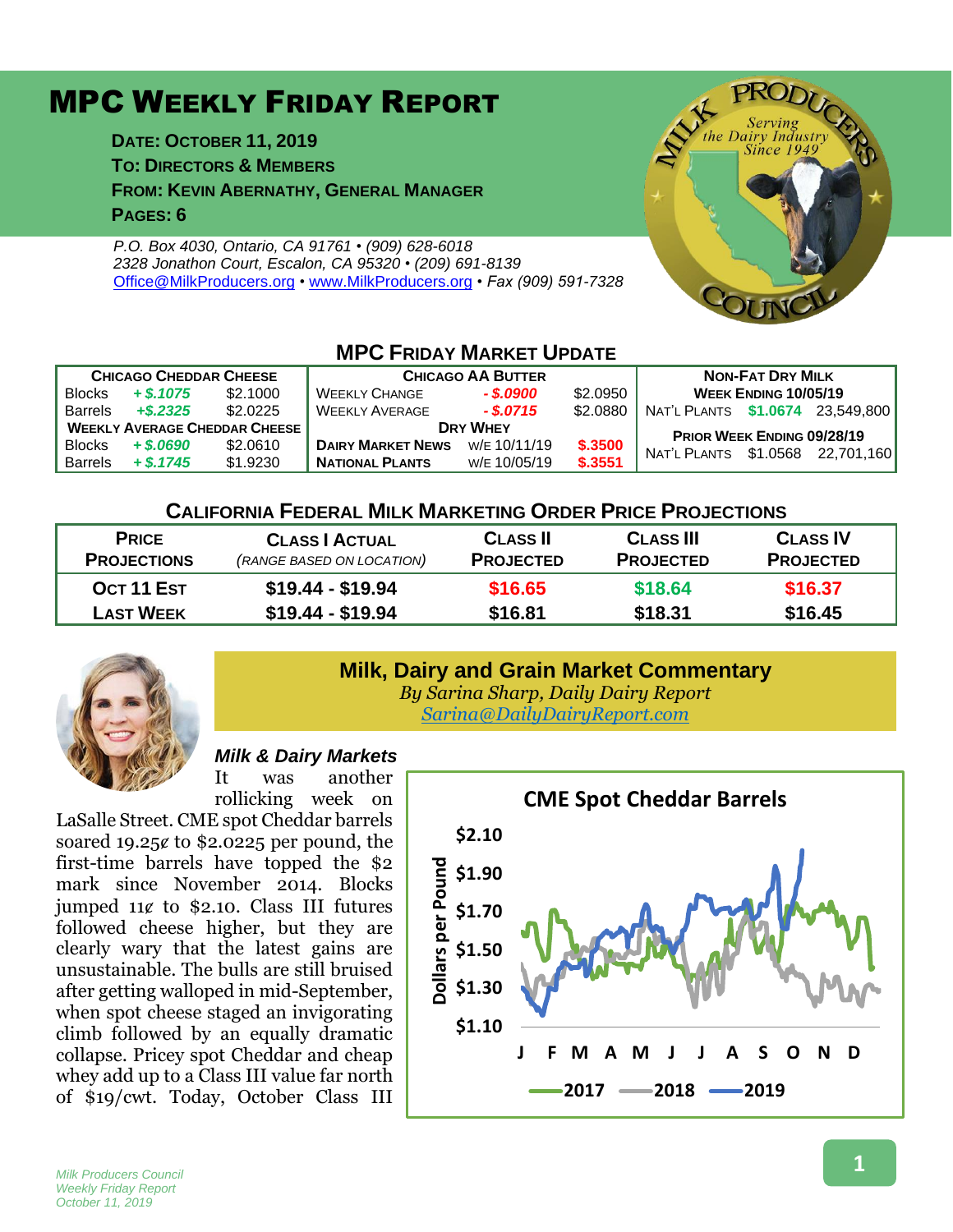

futures settled at \$18.64, and November closed at \$18.71, suggesting that futures traders expect a setback in the spot cheese markets. Nonetheless, today's values are considerably higher than those of last Friday. 2019 Class III contracts climbed 50ȼ on average this week, and first-half 2020 contracts gained a dime or so.

Tight milk in the Midwest has slowed cheese output compared to years past. Cheesemakers still have enough milk to run at or near capacity, but they are not working overtime to push as much milk as possible into the vat. Judging

by the spot market, that's helped to tighten up the supply of fresh Cheddar barrels. Demand remains strong, despite higher prices. However, cheesemakers are understandably anxious that buyers will

vanish as values climb. According to *Dairy Market News*, "End users are generally not interested in taking on extra loads with market prices near the \$2 mark. Instead, they prefer to work through inventories, but only as needed and delay larger purchases until after the winter holidays, when they hope market prices might ease back. Export sales are also challenging." However, "domestic retail accounts, food service businesses and pizza sales are engaged enough to keep U.S. cheese moving and market prices supported… Cheese stocks are heavy, but not burdensome."



The milk powder market continues to benefit from slow growth in global milk output and formidable demand from both foreign and domestic users. In the U.S. a rising share of milk powder is making its



way to cheese vats, further tightening stockpiles. CME spot nonfat dry milk (NDM) climbed to a fresh multi-year high at \$1.165 per pound, up  $1.5¢$  this week.

The butter market continues to languish. CME spot butter slipped  $3.25¢$  to \$2.095. At mid-week, spot butter fell to a 20 month low. Despite a robust milk powder market, weak butter is dragging Class IV futures lower. Compared to last Friday, most Class IV contracts were roughly  $15¢$ in the red. October Class IV was \$16.37. Butter is likely to remain inexpensive.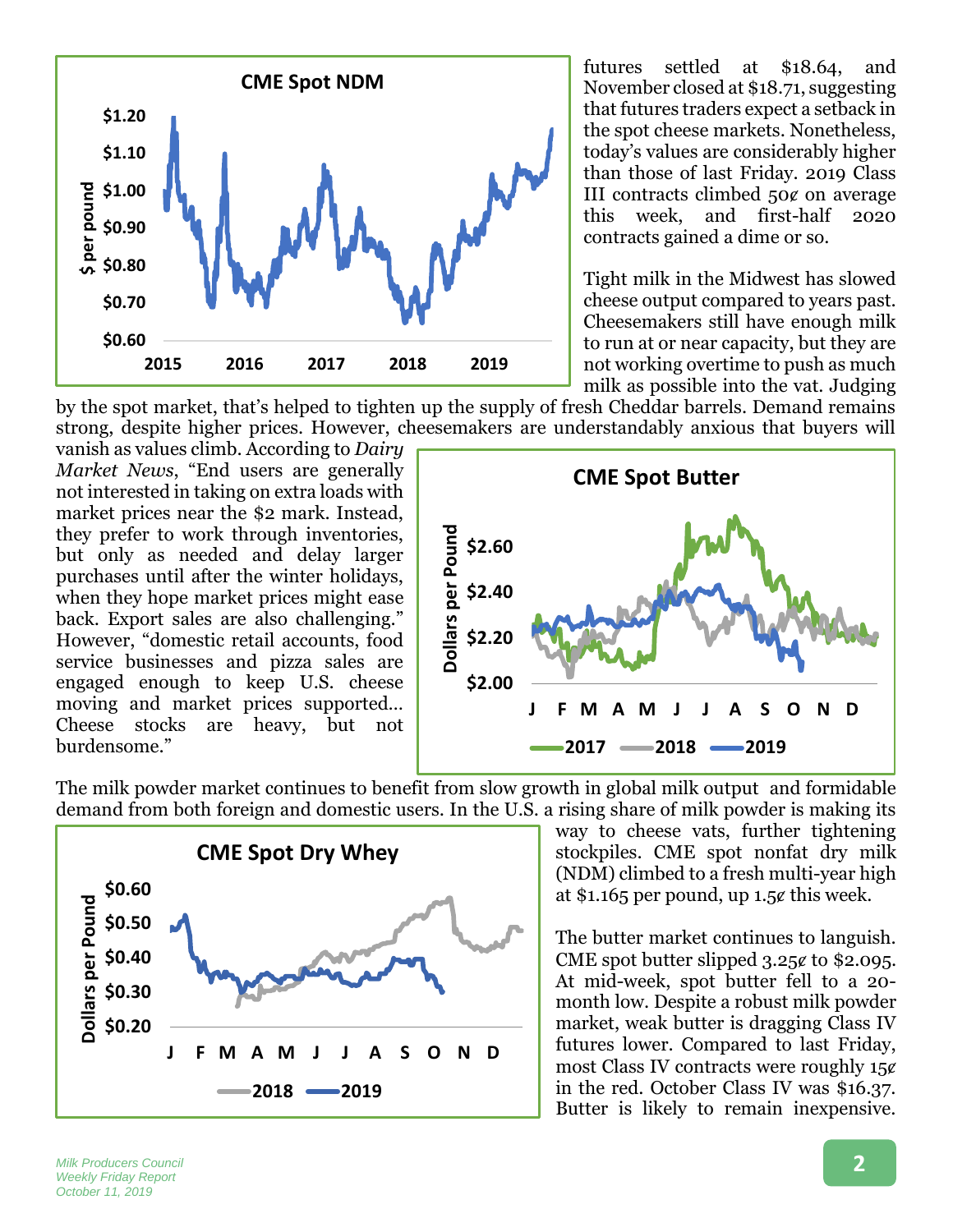U.S. butter is still too high-priced to compete for exports, and cream is plentiful. *Dairy Market News* reports, "The western region is swimming in a pool of cream."

Whey just keeps getting cheaper. CME spot whey fell  $1.5¢$  this week to 30.25 $¢$ , the lowest value since April 2017. Traders continue to bring huge volumes to sell in Chicago; another 71 lo ads changed hands at the CME this week. For a few months, the whey market seemed convinced that the worst news was in the rear-view mirror, and that whey values had fallen far enough. But that was a false comfort. Although lagging indicators of whey market fundamentals are not



bearish, the market is under pressure. For weeks, *Dairy Market News* has reported an unsettled market and largely satisfied domestic buyers. The recent declines suggest that whey sales continue to disappoint.

#### *Grain Markets*

USDA shocked the feed markets once again this week. The agency raised its estimate of the corn yield slightly, from 168.2 bushels per acre in September, to 168.4 bushels this month. The increase was unexpected after weeks of complaints about too much rain, lagging maturity, and a frustratingly slow harvest. Feed futures plummeted Thursday on the heels of the Crop Production report.

USDA's yield estimates incorporate objective data about yields that look backward, and crop condition ratings improved slightly over the past month. The market must look forward and price in the risks that the laggard crop will not be given the opportunity to develop to its full potential. The forecast calls for a blizzard in the Dakotas this weekend, along with sub-freezing temperatures across the Northern Plains. Hundreds of millions of bushels are at risk of damage from the elements. It's been exceptionally wet, and in many areas farmers will not be able to get their crops in ahead of adverse weather. Muddy fields are the latest irritation in an altogether frustrating season. The cold, wet forecast and hopes that China would agree to purchase more U.S. crops boosted the grain markets today, erasing Thursday's losses and then some. December corn settled at \$3.9775 per bushel, up 15¢ from last Friday. November soybeans closed at \$9.36, up nearly  $20¢$ .

So far, most dairy producers report that corn silage yields have been better than feared but lower than last year. Feed quality could be a major issue in the year to come. Dairy producers with low-quality forage may struggle to increase milk yields despite powerful economic incentives to do so. Higher milk prices will surely encourage higher milk output. However, between feed quality issues, depleted bank accounts, lower heifer inventories, and a smaller dairy herd, the U.S. dairy producers' ability to add a lot of milk may be limited. U.S. dairy markets are likely to remain well supported.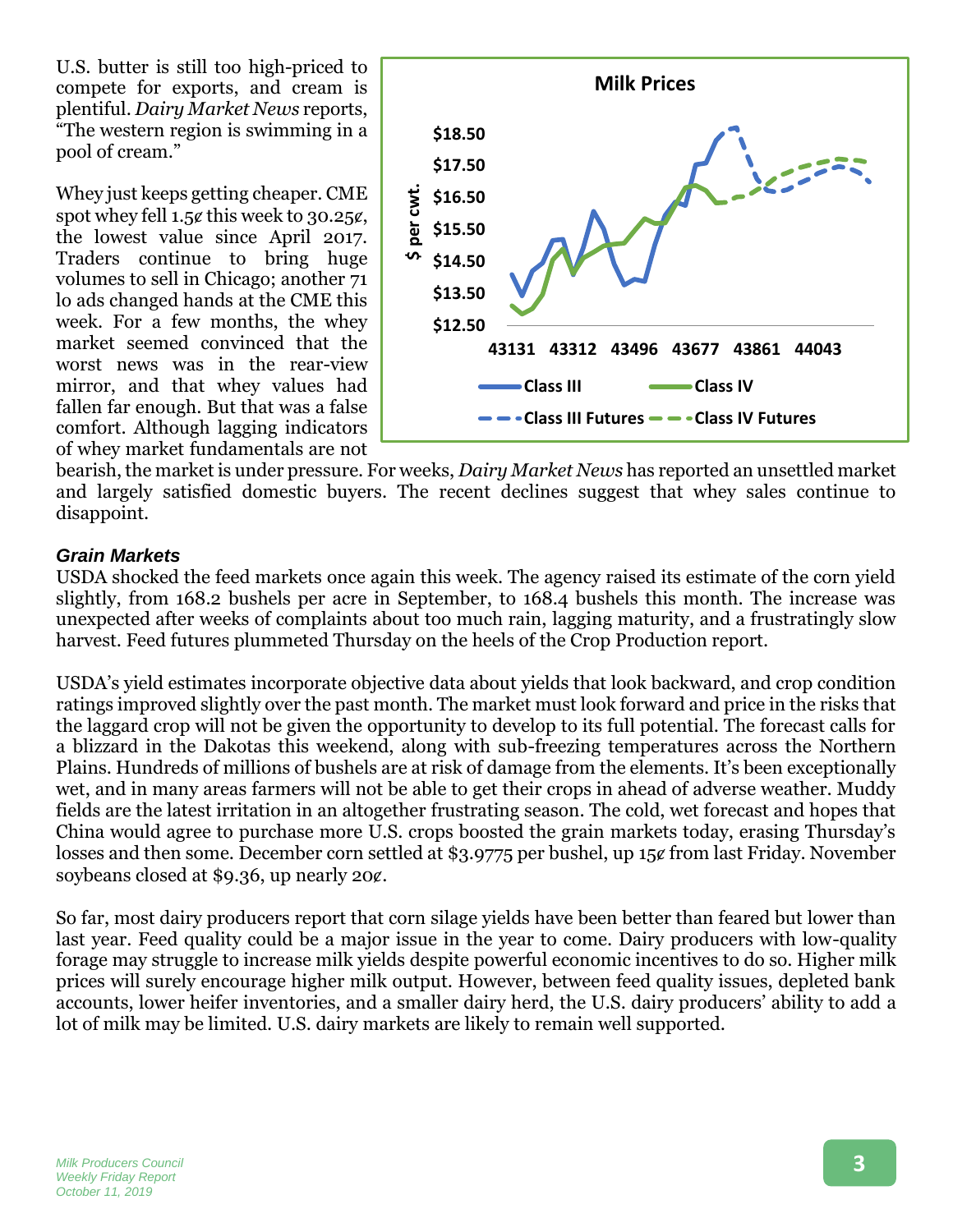

## **MPC Co-Hosts Congressional Delegation on Diepersloot Dairy in Madera**

*By Kevin Abernathy, MPC General Manager [Kevin@MilkProducers.org](mailto:Kevin@MilkProducers.org)*

Congressman Jim Costa (CA-16), Chairman of the Subcommittee on Livestock and Foreign Agriculture, hosted a workshop last Friday in Madera that focused on immigration and the challenges facing the agriculture labor workforce. Joining the Congressman to discuss this vital issue for our dairy families were fellow House Representatives Zoe Lofgren (CA-19), Jimmy Panetta (CA-20), and TJ Cox (CA-21).



*Rob Diepersloot (second from right) and his dairy management team host House Representatives TJ Cox (second from left), Zoe Lofgren (third from left), Jim Costa (center) and Jimmy Panetta (third from right).*

Prior to the workshop, MPC member Rob Diepersloot hosted the Congressional delegation at his dairy, giving House Members a firsthand look at the critical role labor plays on a California dairy. Also accompanying the delegation were MPC members Jeff Troost (Board Member) and Dustin Van Tol. Rob, his team, along with Jeff and Dustin, highlighted the importance of including provisions for non-seasonal workers in future immigration guest worker reform proposals. The Congressional delegation also got a look at the nuances of dairy labor and how it differs from seasonal agricultural work. Rob, his family and his dairy team did a magnificent job of showcasing his dairy and demonstrating the longstanding and valuable relationship he shares with his workers.

The MPC staff thanks the Diepersloot family for hosting the Congressional delegation and representing California dairy families on this important topic. We also appreciate MPC members Jeff Troost and

Dustin Van Tol for taking the time to attend the tour and add their perspective. Thank you to Representatives Costa, Lofgren, Panetta and Cox for taking time to visit with our dairy families in the Central Valley about how we can make progress on immigration reform.

MPC staff will continue to work with our Congressional representatives and their staffs to develop an immigration reform package that ensures access to a qualified and diverse pool of reliable dairy labor.



*House Representatives and staff visit with Diepersloot Dairy workers during the tour.*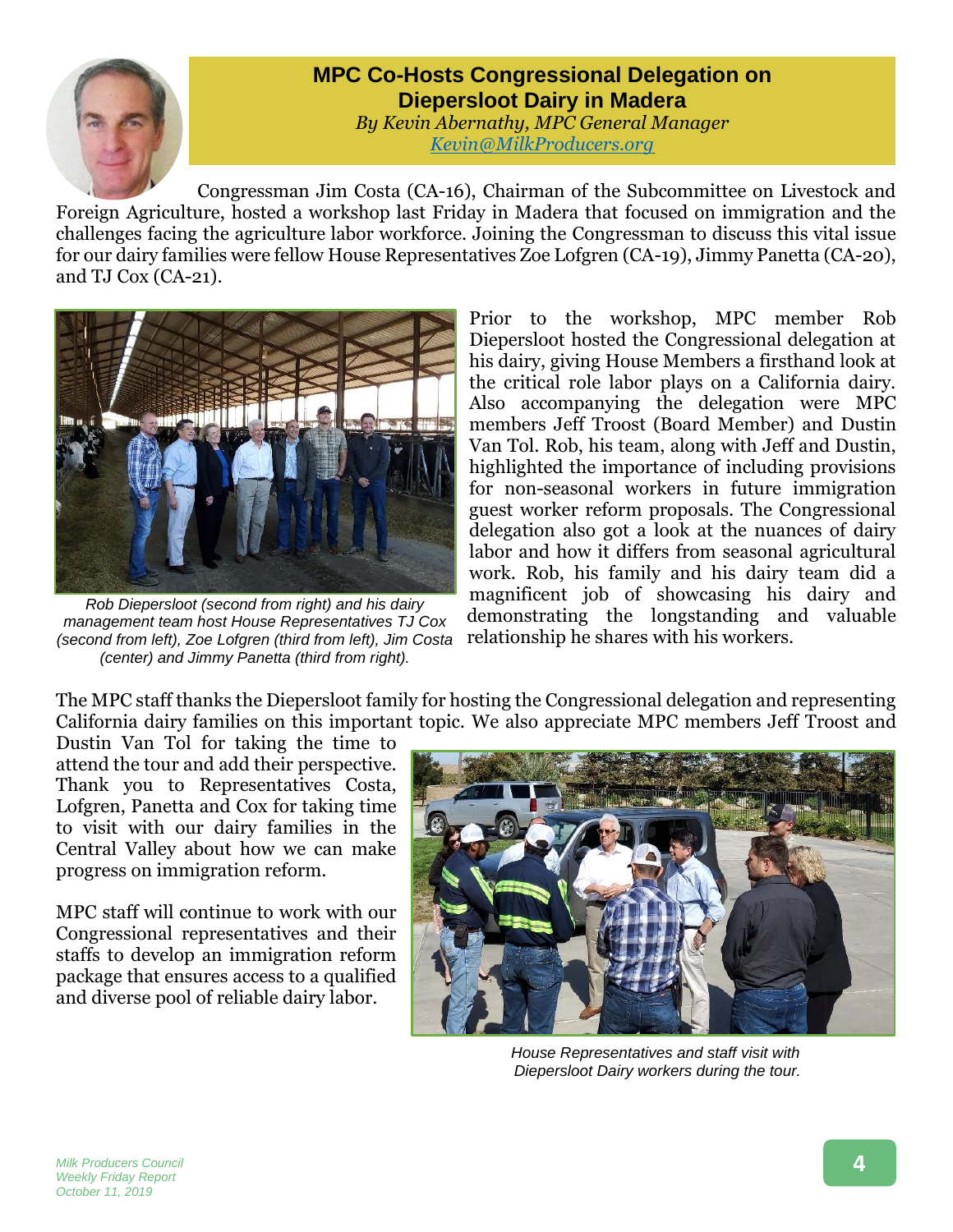

**Routine Producer Review Board Meeting Held This Week** *By Geoff Vanden Heuvel, Director of Regulatory and Economic Affairs [Geoff@MilkProducers.org](mailto:Geoff@MilkProducers.org)*

On October 8, the Producer Review Board (PRB) held its regularly scheduled meeting to consider budget issues and other topics of interest.

The budget presented by the California Department of Food and Agriculture (CDFA) staff was approved and the assessment rate, which had been adjusted a few months ago, was kept in place. The collection of those assessments seems to be proceeding without much difficulty. CDFA staff reported one minor enforcement issue that they were working on.

There was a report from the legal people on concerns expressed about PRB members voting on issues in which they had a financial interest, the so called "conflict of interest" issue. CDFA's lawyer had done some research on this and cited some relevant case law on the issue. She concluded that when it came to policy decisions that the PRB might make, since every member of the PRB is a producer and therefore affected by any policy change that might be made, it is unreasonable to disqualify a PRB member from voting because of a conflict of interest on an issue that affects all producers. There was some discussion by the board on this but no action was taken.

There was some talk about a producer survey on the Quota Implementation Plan, but no action was taken on that either.

The next regular meeting of the PRB will be in March of 2020.

### **World Dairy Expo 2019 Dairyman of the Year: Steve Maddox** *Courtesy of Progressive Dairy*

*From Kevin Abernathy, MPC General Manager*

*MPC congratulates dairy farmer and MPC member Steve Maddox for being named "Dairyman of the Year" at the 2019 World Dairy Expo in Madison, Wisconsin! Steve has been a tremendous leader for* 

*the California dairy community over the past three decades, serving on numerous boards and being on the leading edge of issues ranging from animal care to the environment and sustainability to advanced genetics. Steve's passion for family and cows is admirable and we're thankful for the contributions he continues to make across the country and here at home. Well done and well deserved, Steve and family!*

It is evident Steve Maddox of RuAnn and Maddox Dairies is committed to all facets of the dairy industry – his family's dairy operation, the larger dairy industry, genetic progress, family connections and World Dairy Expo.



*Read full article [here.](https://www.progressivedairy.com/news/event-coverage/world-dairy-expo-2019-committed-dairyman-steve-maddox)*